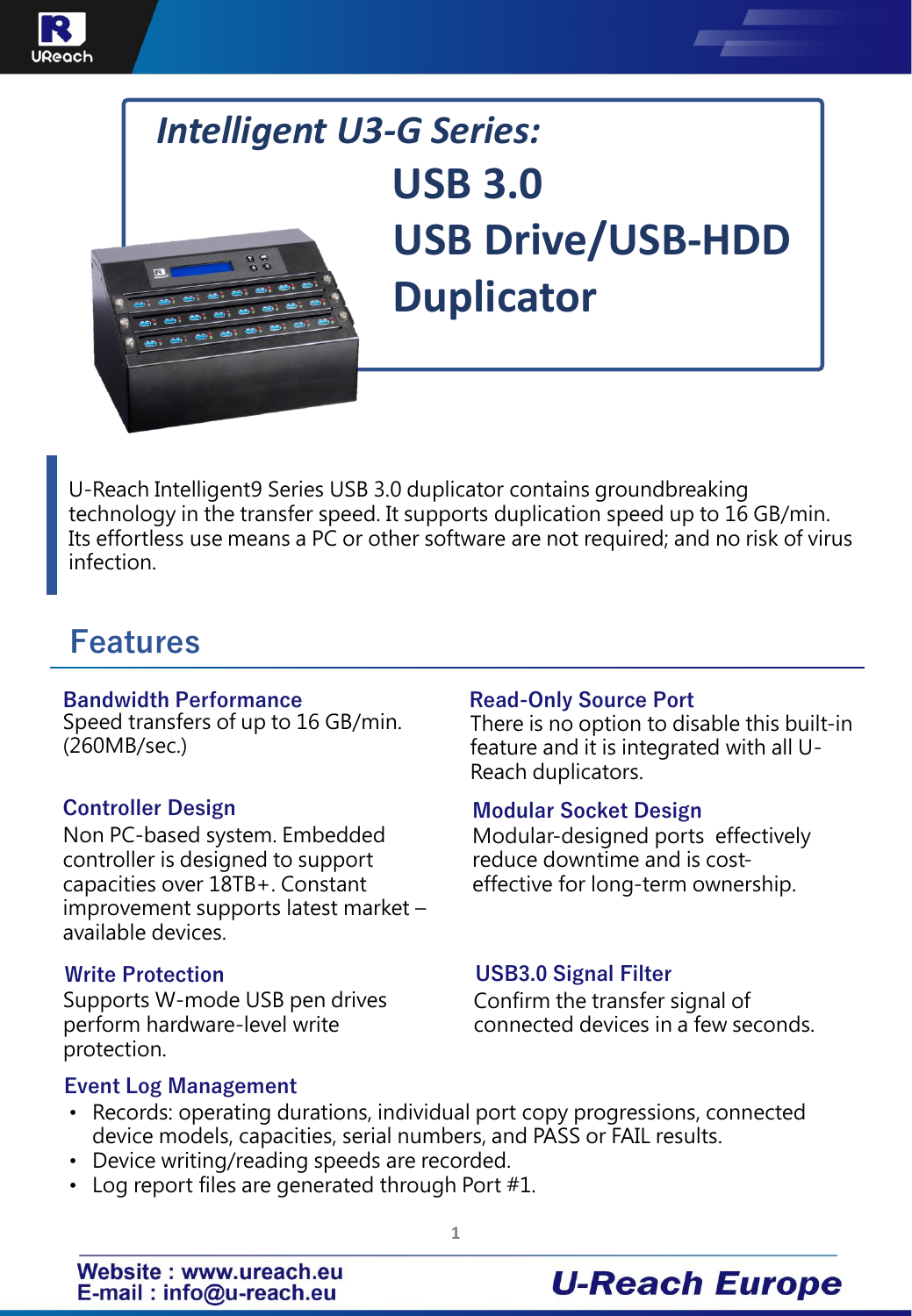

# **Product Models**

| Photos | Models    | <b>Target</b><br>Ports | Product<br><b>Dimensions</b> | Product<br>Weight |
|--------|-----------|------------------------|------------------------------|-------------------|
|        | UB3908-G3 | 1:7                    | 30 x 15.5 x 16.3<br>cm       | 2.8 kg            |
|        | UB3916-G3 | 1:15                   | 30 x 18 x 17<br>cm           | 3.8 kg            |
|        | UB3924-G3 | 1:23                   | 30 x 20.5 x 17<br>cm         | 4.2 kg            |
|        | UB3932-G3 | 1:31                   | 30 x 23.3 x 18.5<br>cm       | 4.9 kg            |
|        | UB3940-G3 | 1:39                   | 30 x 25 x 20<br>cm           | 5.2 kg            |
|        | UB3948-G3 | 1:47                   | 30 x 28 x 21.3<br>cm         | 5.8 kg            |



Æ.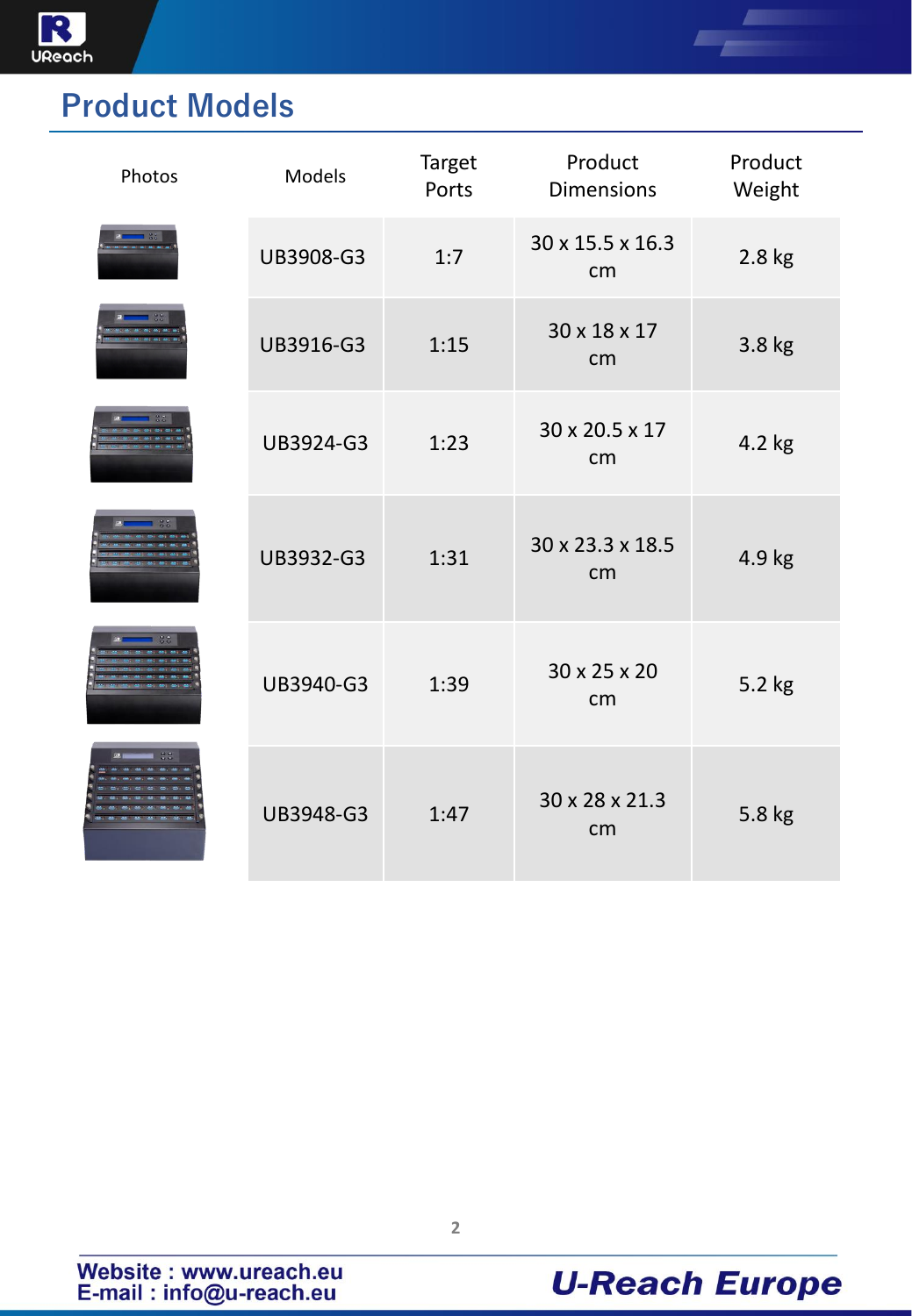

### **Standard Package**









Duplicator x 1 12V Adaptor x 1 Power Cord x 1 User Manual x 1

# **Optional Accessories**



| <b>Ports</b> | <b>Adapter</b> | Adapter volume needed<br>when copying USB | Adapter volume needed<br>when copying USB-HDD |
|--------------|----------------|-------------------------------------------|-----------------------------------------------|
| 8            | 12V 9A         |                                           |                                               |
| <b>16</b>    | 12V 12.5A      |                                           |                                               |
| 24 & 32      | 12V 12.5A      |                                           |                                               |
| 40 & 48      | 12V 12.5A      |                                           |                                               |